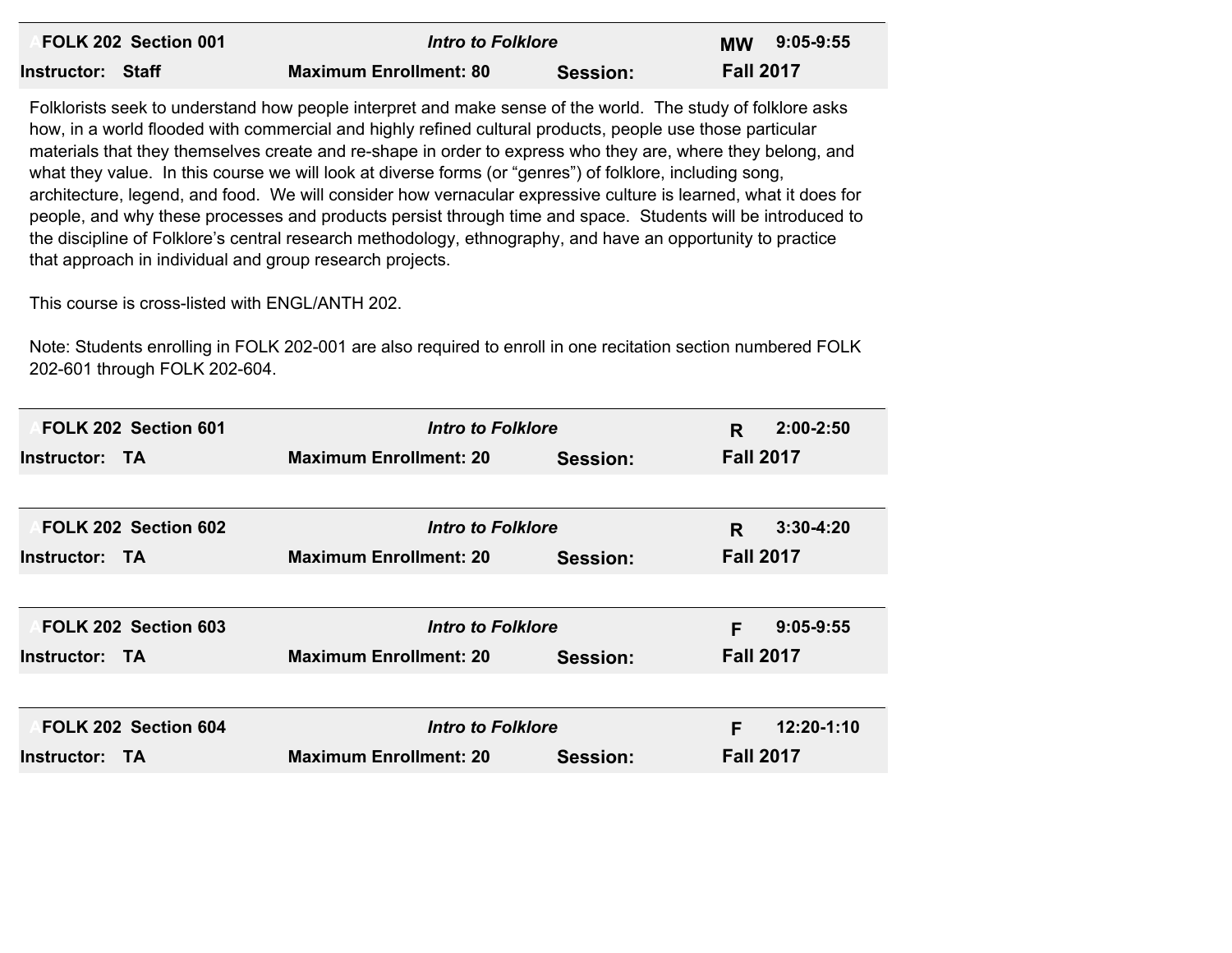| FOLK 481 Section 001      | The Changing Lives of Jewish Objects | $3:30-6:30$                  |  |
|---------------------------|--------------------------------------|------------------------------|--|
| Instructor: Berlinger, G. | <b>Maximum Enrollment: 25</b>        | <b>Fall 2017</b><br>Session: |  |

FOLK 481. The Material Life of Jewish America. 3 Credits.

What makes an object "Jewish"? This seminar examines how we think about, animate, repurpose, and display "Jewish" objects in contemporary life -- the public realm, cultural institutions, religious spaces, and the home. We consider how makers and users negotiate objects' various meanings within the domains of prayer, performance, entertainment, and exhibition.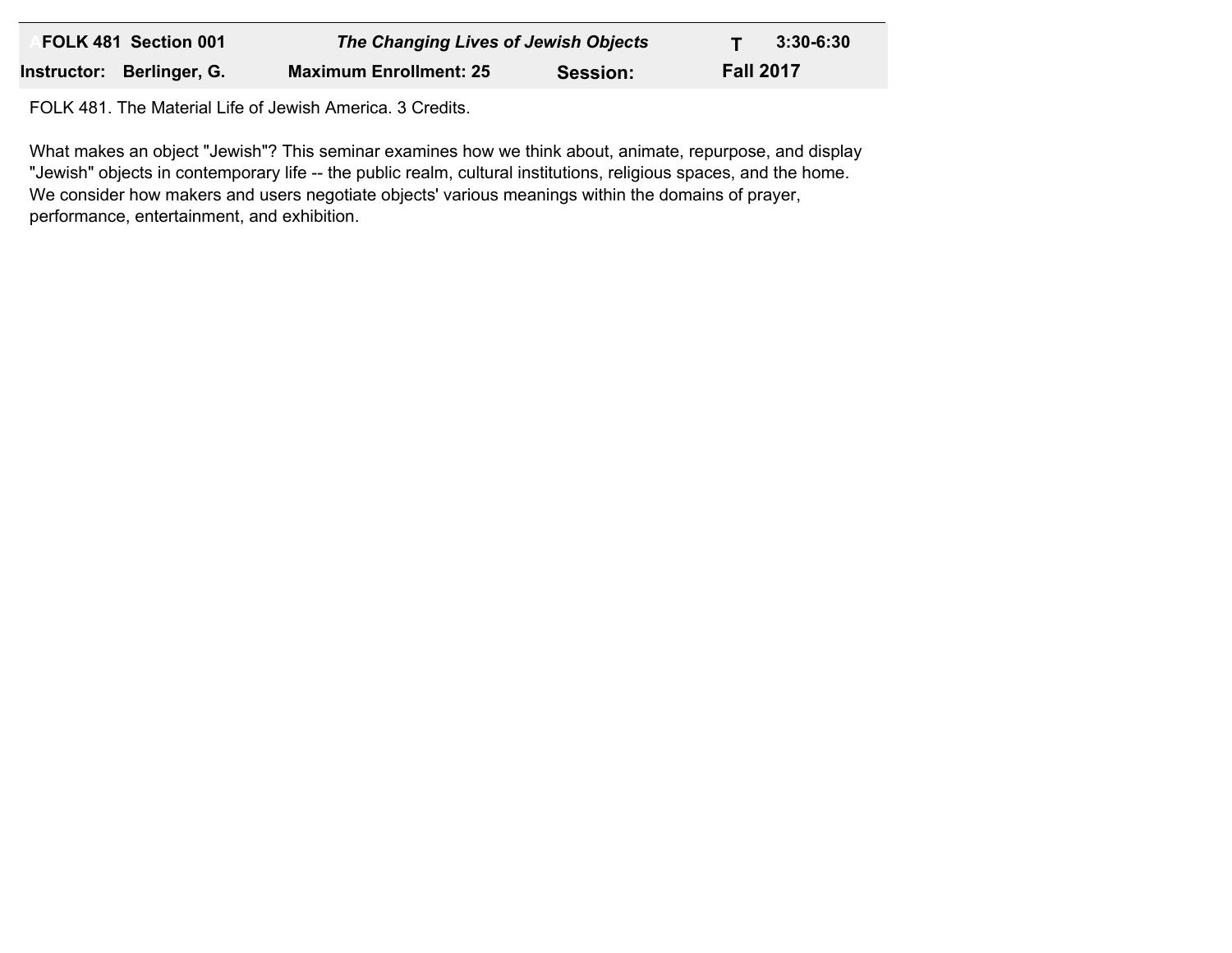| FOLK 487 Section 001  | <b>Everyday Stories: Personal Narrative &amp; Legend</b> |          | 3:35-4:50<br><b>MW</b> |
|-----------------------|----------------------------------------------------------|----------|------------------------|
| Instructor: Sawin, P. | <b>Maximum Enrollment: 35</b>                            | Session: | <b>Fall 2017</b>       |

The practice of telling stories may seem to belong to a quaint and distant past, a slower, simpler time. Other media have indeed largely supplanted the entertainment function of fictional storytelling. Yet most of us actively engage in the telling of true (or possibly true) stories—personal narratives about our own formative or recent experiences and legends about improbable but intriguing events that someone has sworn really happened.

A closer study of these apparently artless tales reveals correlations between the ways they are structured and the variety of social functions they serve. Some do no more than share a momentary experience and are soon forgotten, but others become humorous or powerful set pieces in a well-polished repertoire. Some, still in the process of formation, serve as a means for negotiating one's identity or the terms of a relationship or of perpetuating crucial information about what it means to be a member of a particular family. Legends often reveal powerful social attitudes even when they're not factually substantiated. In some circumstances personal narratives can fundamentally change the course of a teller's life, winning (or failing to win) political asylum, a restraining order, or a pay raise.

Many told-for-true stories turn on the reporting of one's own or others' speech, and the stories themselves may be retold and passed on by hearers, stretched beyond the original tellers' intentions and deployed for other purposes. Interestingly, furthermore, there has been a recent resurgence of interest in the live telling of wellcrafted personal tales by practiced and even professional storytellers (as at the National Storytelling Festival) and well-spoken occasional tellers (as at The Moth or Storycorps).

In this course we will study a wide range of "everyday stories" with a focus on the techniques and structures that make them effective for a variety of communicative functions and the ways that different contexts and audiences influence performance and meaning. Students will collect and analyze informal stories in by several means, will share their work with the class, and will offer constructive feedback on others' work in progress.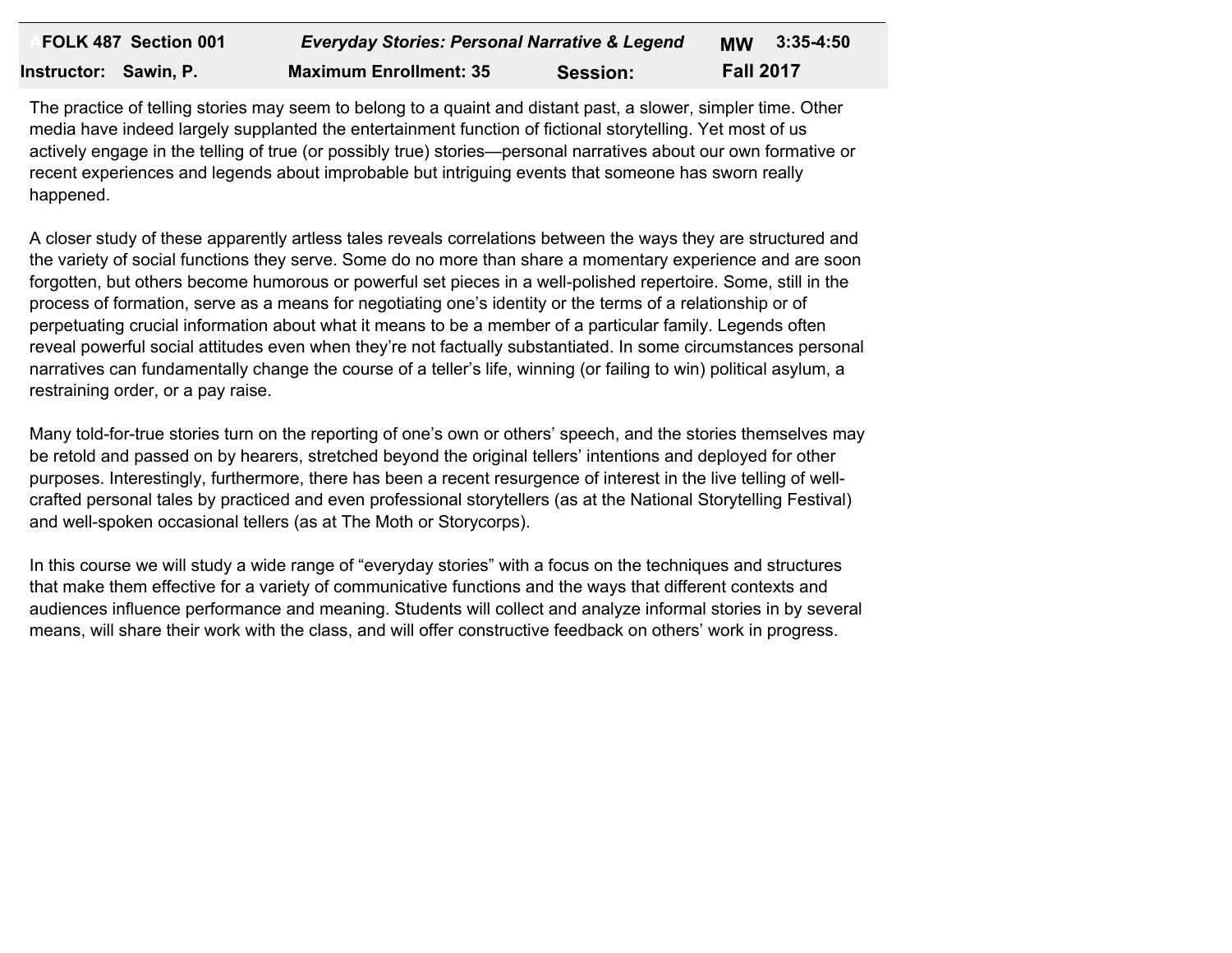| FOLK 571 Section 001   |                                            | <b>Southern Music</b>         |          | 8:00-9:15<br>TR. |
|------------------------|--------------------------------------------|-------------------------------|----------|------------------|
| Instructor: Ferris, W. |                                            | <b>Maximum Enrollment: 25</b> | Session: | <b>FALL 2017</b> |
| Class will meet at:    | Center for the Study of the American South |                               |          |                  |

Center for the Study of the American South University of North Carolina at Chapel Hill 410 East Franklin Street, CB # 9127 Chapel Hill, NC 27599-9127

Graduate students enrolling in this course will also meet 9:30-10:30 on Tuesdays.

This course explores the music of the American South and considers how this music serves as a window on the region's history and culture. We will first consider the South and how the region's distinctive sense of place defines music in each generation. From the Mississippi Delta to Harlan County, Kentucky, from small farms to urban neighborhoods, from the region itself to more distant worlds of the southern diaspora, southern music chronicles places and the people who live within them.

Our course covers a vast span of southern music and its roots, from ballads to hip hop, with numerous stops and side-trips along the way. We will examine the differences between bluegrass and country, zydeco and Cajun, and black and white gospel. We will also study the influences of southern music on American classical music, art, dance, literature, and food.

The class will feature guest speakers and performers. Please refer to the "Topics and Dates" page of this syllabus for a straight list of what we will cover. After that is a page dedicated to the special guests and performers who will join our class.

We will consider how field recordings were made by collectors and the impact of these recordings on contemporary music. We will also view documentary films on southern music and will consider how these films enrich our understanding of each musical tradition.

| FOLK 670 Section 001       | Introduction to Oral History  |                 | $3:35-6:05$<br>M |
|----------------------------|-------------------------------|-----------------|------------------|
| Instructor: Maynor-Lowery, | <b>Maximum Enrollment: 20</b> | <b>Session:</b> | <b>Fall 2017</b> |

**M.** Introduces students to the uses of interviews in historical research. Questions of ethics, interpretation, and the construction of memory will be explored, and interviewing skills will be developed through field work.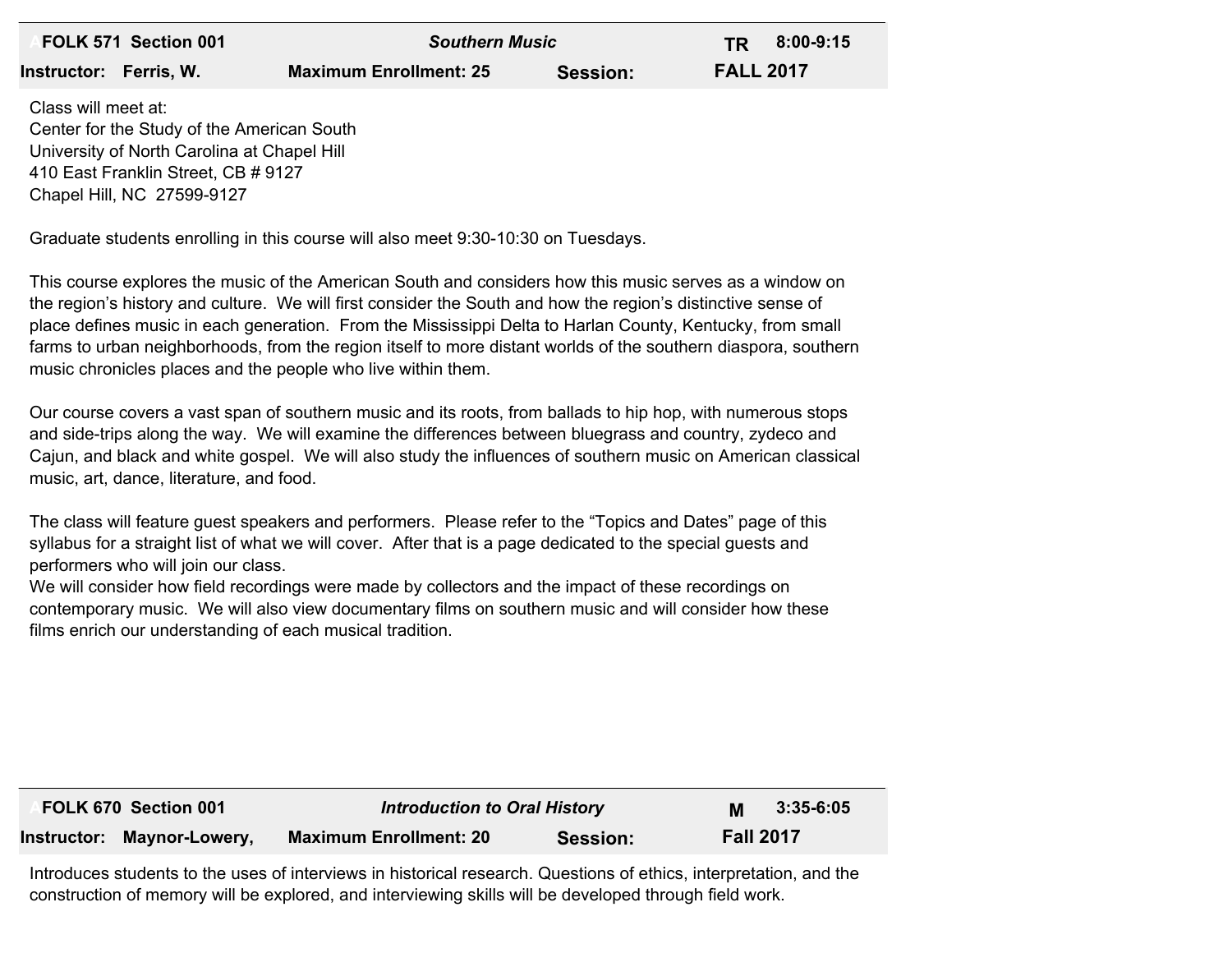| FOLK 860 Section 001   | <b>Art of Ethnography</b>     |                 | 2:00-3:15<br>TR. |
|------------------------|-------------------------------|-----------------|------------------|
| Instructor: Hinson, G. | <b>Maximum Enrollment: 30</b> | <b>Session:</b> | <b>Fall 2017</b> |

To many, the combination of the terms "art"--with its implications of creativity and aesthetic engagement--and "ethnography"--the practice of engaged community study, with the end of deeper cultural understanding--might seem a bit odd. But this layering speaks rather pointedly to the ways we'll approach ethnography in this graduate seminar, treating it as more than mere process and skill, and as more than just research and writing. Ethnography--as a process based in conversation and the search for shared understanding--is inherently creative. It's always a "making," an enacting that begins with conversations in the "field," moves into domains of intimate sharing and mutual realization, and eventually finds voice in various forms of artful representation. All these realms of enactment involve a host of choices that ethnographers and their consultants creatively make throughout the course of their engagement. In the field, these choices encompass such matters as with whom to speak; how to present oneself in that speaking; how and with whom to craft bonds of collaboration; how to offer oneself as student, friend, and colleague; how to enact an ethic of caring and equity; and how to measure one's emergent understanding. In crafting the representation, choices involve what to include and what to leave out; when to give voice to consultants and when to speak for self; how to frame and how to order and how to story. In these arenas of dialogue and subjective choice lies the art in ethnography.

This seminar invites students to journey from the classroom to the community to practice this art and to investigate the complexities of community meaning. Over the course of the semester, we will both explore various fieldwork techniques and wrestle with the entanglements of ethnographic representation. Since the only way to "learn" how to "do" this is to actually enter the field, we will each be planning, conducting, and reporting on a semester-long field project; in so doing, we'll craft collaborative partnerships with both our consultants in the community and our peers in the classroom.

This course is cross-listed with ANTH 860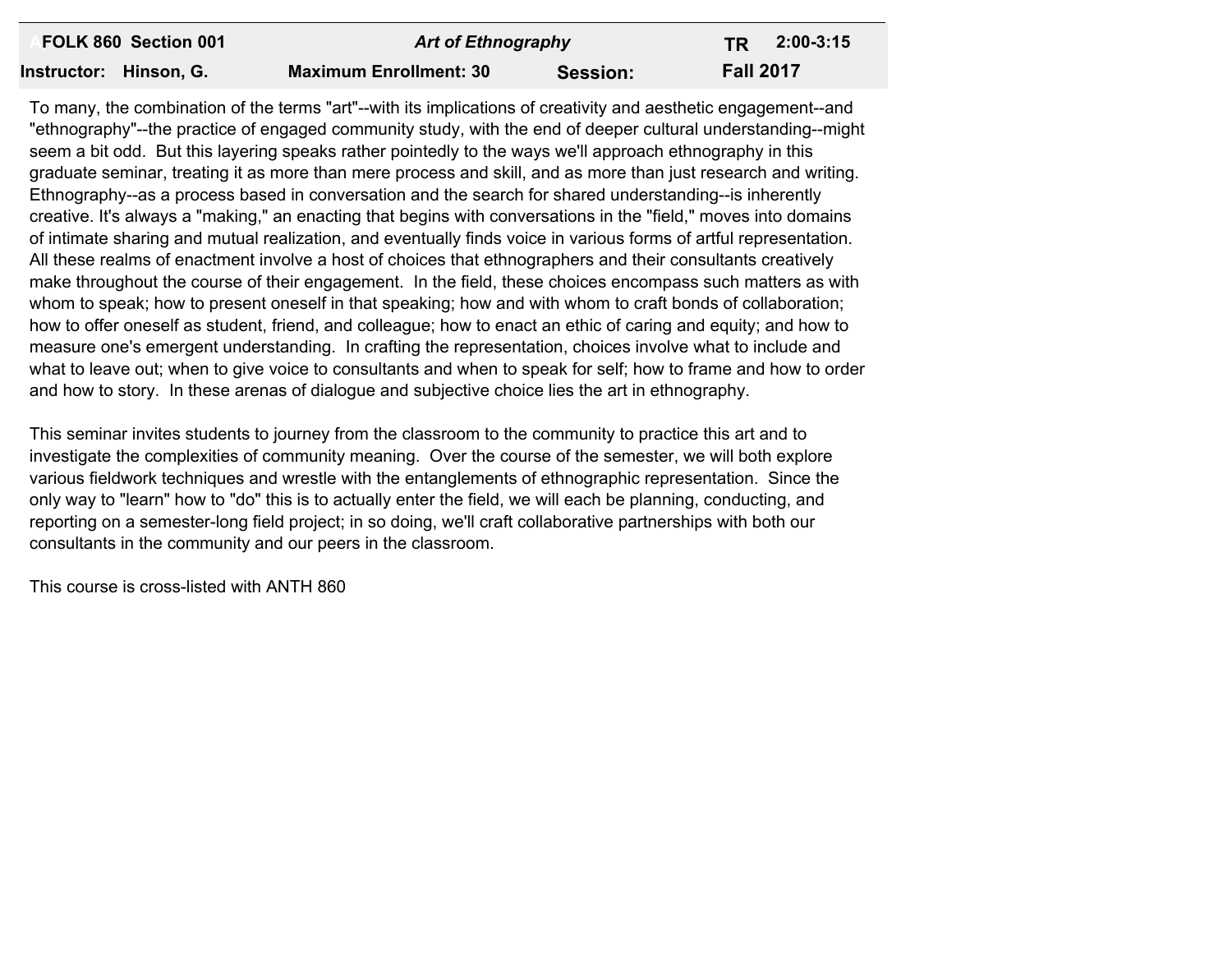| AMST 053H Section 001                  |                               | $2:00-3:15$ |                 |
|----------------------------------------|-------------------------------|-------------|-----------------|
| <b>FYS: Family &amp; Social Change</b> |                               | TR.         |                 |
| Instructor: Allen, B.                  | <b>Maximum Enrollment: 22</b> | Session:    | <b>Fall 017</b> |

Inspired by successful television programs "Finding Your Roots," and "Who Do You Think You Are?" and the popularity of such online genealogical resources as Ancestry.com and Family Search, millions of people are taking advantage of billions of digitized public records and publications (census enumerations, city directories, newspapers, military records, etc.) to become online historical detectives. Some are also becoming 21<sup>st</sup> century family "kinkeepers": combining digital resources with local archival resources (including the Southern Historical Collection and North Carolina Collection at UNC and State Archives in Raleigh), family memorabilia from "the bottom drawer of grandma's dresser" and recordings of family stories to create multimedia family archives, which can be shared with far-flung extended family members and passed down to future generations.

This course unfolds the process and materials of genealogical research to larger historical issues and contexts; explores how family history can personalize and localize social, cultural, political, and economic history; and asks how the question "Who do you think *you* are?" can become the basis for examining "Who do *we* think *we* are?" as a diverse national culture.

Participants will research and document the history of the last four generations of their biological/cultural families; gather (and preserve) family history materials from living family members; and explore the complexities of family history in relation to gender, race, and ethnicity. In addition to learning more about your own and your family's history, we will use the tools and resources that have revolutionized genealogy and family history to ask new questions about the social and cultural history of "ordinary" people in North Carolina over the past 150 years.

In the process, participants will also gain valuable experience in using digital technologies to gather and represent historical data; using public records and other primary documents; conducting oral history interviews; and constructing historical narratives.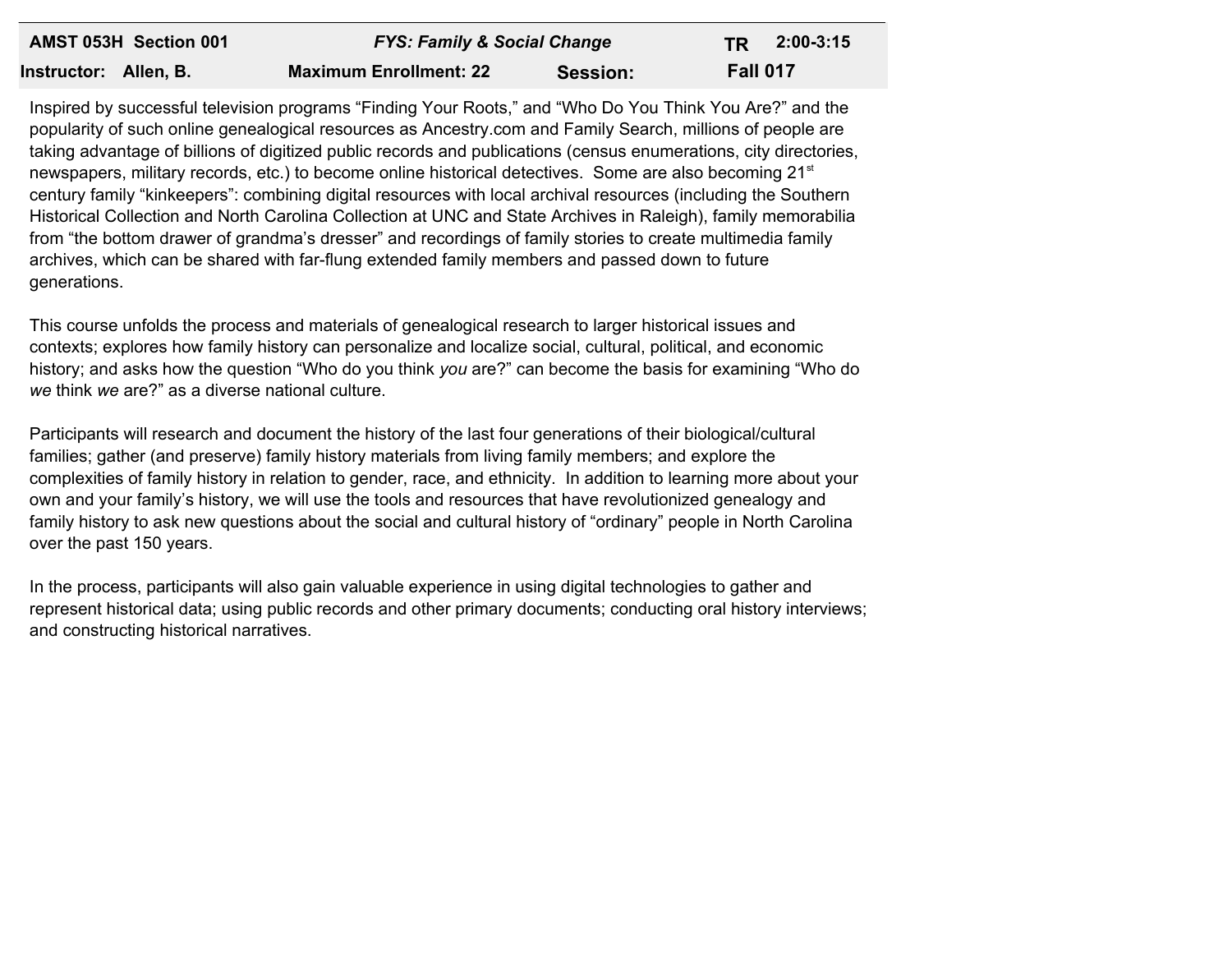| AMST 059 Section 001      | <b>FYS: American Indian Art in the 20th Century</b> |                 | TR.              | 12:30-1:45 |
|---------------------------|-----------------------------------------------------|-----------------|------------------|------------|
| Instructor: Tone-Pah-Hote | <b>Maximum Enrollment: 25</b>                       | <b>Session:</b> | <b>Fall 2017</b> |            |

This course connects American Indian art to vital conversations in American Indian studies such as colonialism, identity, gender, modernity, modernism, sovereignty, and representation. We will also address the following questions: How Native people and others have constructed and contested the idea of the American Indian Art? How have Native artists engaged with modernism in their works? Additionally, we will examine how artists have engaged with and at times resisted the markets for their work and their influence on Native art. Over the course of the semester students will complete formal and informal writing and will produce at least ten pages of writing during the semester.

|                       | AMST 061 Section 001 | <b>FYS: Navigating the World</b> |          |                  | MW 11:15-12:30 |
|-----------------------|----------------------|----------------------------------|----------|------------------|----------------|
| Instructor: Willis, R |                      | <b>Maximum Enrollment: 25</b>    | Session: | <b>Fall 2017</b> |                |

This first year seminar is designed to better prepare students for future study abroad opportunities, international work, and understanding the implications of national identity and action in a global environment. Using group projects, individual proposal writing, and collaborative field study, we will explore a wide range of issues including access to work, health care, and education. Differences in religion, culture, gender roles, geography, and more will be considered as students intensely develop individual plans for foreign travel, study, and work using readings, class exercises, collaborative projects, documentaries, and interviews. There will be a special focus on transportation systems and other forms of infrastructure that impact navigating places, people, and information.

| AMST 089 Section 001   | <b>FYS: Special Topics NASCAR</b> |          | <b>MWF 8:00-8:50</b> |
|------------------------|-----------------------------------|----------|----------------------|
| Instructor: Engelhardt | <b>Maximum Enrollment: 25</b>     | Session: | <b>Fall 2017</b>     |

On July 10, 1949, three female drivers competed at the Daytona Beach Road Course, the second ever NASCAR event. That same year Victor Green published another volume of his Negro Motorist Green Book, which had helped African American travelers find friendly places to stay while on the road in the Jim Crow era since 1936. The Good Roads Movement, begun by enthusiastic bicyclists in the late nineteenth century, made grand plans for a Dixie Highway taking tourists from Maine to Florida and transforming automobile highways across the US South. This class will look at the culture, history, memories, and meanings of mobility for a diverse range of people in southern cultures.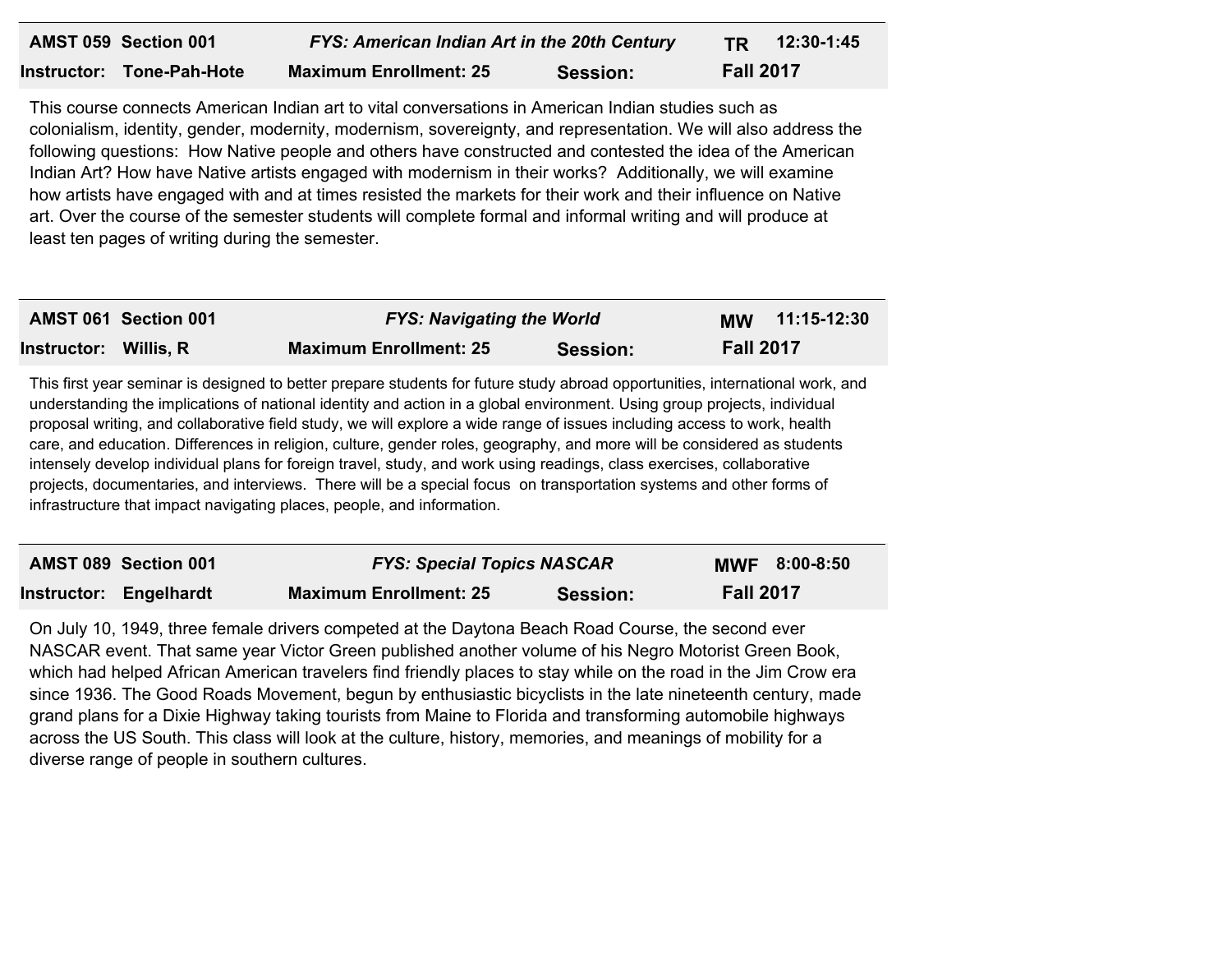| AMST 101 Section 001    | The Emergence of Modern America |          |                  | MW 12:20-1:10 |
|-------------------------|---------------------------------|----------|------------------|---------------|
| Instructor: Holland, S. | <b>Maximum Enrollment: 80</b>   | Session: | <b>Fall 2017</b> |               |

What is this thing called "America"? How do we define the emergence of a region, a nation, and yes, a culture? Are we shaped by what divides us or makes us whole? This course will take students on a journey through some of the key moments in "American" culture – what we will call from now on, "U.S. culture" – that have shaped who we are, or at least who we *think* we are. The work in this course proceeds thematically rather than chronologically; this means that at any point in our studies we could be in 1960 *and* 1861, so be prepared to shift temporal locations as we think through the vocabularies of and topics in American Studies. Whenever possible, this course will take advantage of the strengths we have in the Department of American Studies (American Indian and Indigenous Studies, Folklore, Digital Humanities, Global American Studies and Southern Studies) and of our regional space in general. Our work is necessarily interdisciplinary, so materials will be pulled from history, literature, film, visual culture, and philosophy, among others.

| <b>Instructor: TA</b> | <b>AMST 101 Section 601</b>                   | <b>The Emergence of Modern America</b><br><b>Maximum Enrollment: 20</b>       | Session: | R<br><b>Fall 2017</b>         | $2:00 - 2:50$ |
|-----------------------|-----------------------------------------------|-------------------------------------------------------------------------------|----------|-------------------------------|---------------|
| <b>Instructor: TA</b> | <b>AMST 101 Section 602</b>                   | <b>The Emergence of Modern America</b><br><b>Maximum Enrollment: 20</b>       | Session: | R.<br><b>Fall 2017</b>        | $3:30 - 4:20$ |
| Instructor: TA        | <b>AMST 101 Section 603</b>                   | <b>The Emergence of Modern America</b><br><b>Maximum Enrollment: 20</b>       | Session: | F<br><b>Fall 2017</b>         | 11:15-12:05   |
| <b>Instructor: TA</b> | <b>AMST 101 Section 604</b>                   | <b>The Emergence of Modern America</b><br><b>Maximum Enrollment: 20</b>       | Session: | F<br><b>Fall 2017</b>         | 12:20-1:10    |
| Instructor:           | <b>AMST 110 Section 006</b><br>Maynor-Lowery, | <b>Amer Studies Native North Amer (HIST)</b><br><b>Maximum Enrollment: 21</b> | Session: | <b>MW</b><br><b>FALL 2017</b> | 11:15-12:05   |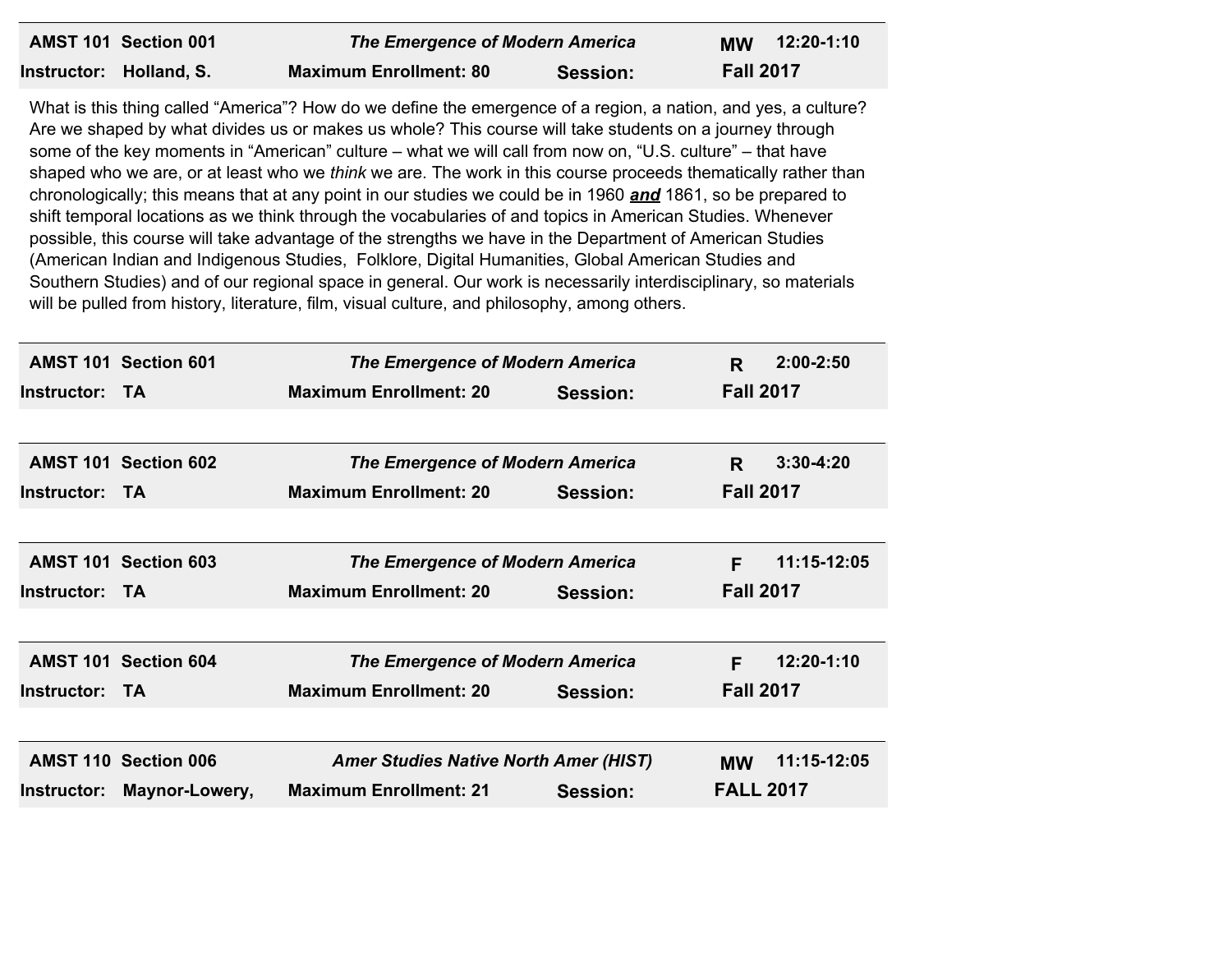| AMST 110 Section 600      | <b>Amer Studies Native North Amer (HIST)</b> |          |                  | $3:30-4:20$ |
|---------------------------|----------------------------------------------|----------|------------------|-------------|
| Instructor: Maynor-Lowery | <b>Maximum Enrollment: 3</b>                 | Session: | <b>Fall 2017</b> |             |

Introduction to the Cultures and Histories of Native North America. 3 Credits.

An interdisciplinary introduction to Native American history and studies. The course uses history, literature, art, and cultural studies to study the Native American experience.

| Instructor: | AMST 110 Section 601<br><b>Maynor-Lowery</b> | <b>Amer Studies Native North Amer (HIST)</b><br><b>Maximum Enrollment: 2</b> | Session:        | Т<br><b>Fall 2017</b> | $5:00 - 5:50$ |
|-------------|----------------------------------------------|------------------------------------------------------------------------------|-----------------|-----------------------|---------------|
|             |                                              |                                                                              |                 |                       |               |
|             | AMST 110 Section 602                         | <b>Amer Studies Native North Amer (HIST)</b>                                 |                 | F                     | $8:00 - 8:50$ |
| Instructor: | <b>Maynor-Lowery</b>                         | <b>Maximum Enrollment: 2</b>                                                 | <b>Session:</b> | <b>Fall 2017</b>      |               |
|             |                                              |                                                                              |                 |                       |               |
|             | AMST 110 Section 603                         | <b>Amer Studies Native North Amer (HIST)</b>                                 |                 | F.                    | $9:05-9:55$   |
| Instructor: | <b>Maynor-Lowery</b>                         | <b>Maximum Enrollment: 2</b>                                                 | Session:        | <b>Fall 2017</b>      |               |
|             |                                              |                                                                              |                 |                       |               |
|             | AMST 110 Section 604                         | <b>Amer Studies Native North Amer (HIST)</b>                                 |                 | F                     | $9:05-9:55$   |
| Instructor: | <b>Maynor-Lowery</b>                         | <b>Maximum Enrollment: 2</b>                                                 | <b>Session:</b> | <b>Fall 2017</b>      |               |
|             |                                              |                                                                              |                 |                       |               |
|             | AMST 110 Section 605                         | <b>Amer Studies Native North Amer (HIST)</b>                                 |                 | F                     | 12:20-1:10    |
| Instructor: | <b>Maynor-Lowery</b>                         | <b>Maximum Enrollment: 2</b>                                                 | Session:        | <b>Fall 2017</b>      |               |
|             |                                              |                                                                              |                 |                       |               |
|             | AMST 110 Section 606                         | <b>Amer Studies Native North Amer (HIST)</b>                                 |                 | т                     | 9:30-10:20    |
| Instructor: | <b>Maynor-Lowery</b>                         | <b>Maximum Enrollment: 2</b>                                                 | Session:        | <b>Fall 2017</b>      |               |
|             |                                              |                                                                              |                 |                       |               |
|             | AMST 110 Section 607                         | <b>Amer Studies Native North Amer (HIST)</b>                                 |                 | т                     | 9:30-10:20    |
| Instructor: | <b>Maynor-Lowery</b>                         | <b>Maximum Enrollment: 2</b>                                                 | Session:        | <b>Fall 2017</b>      |               |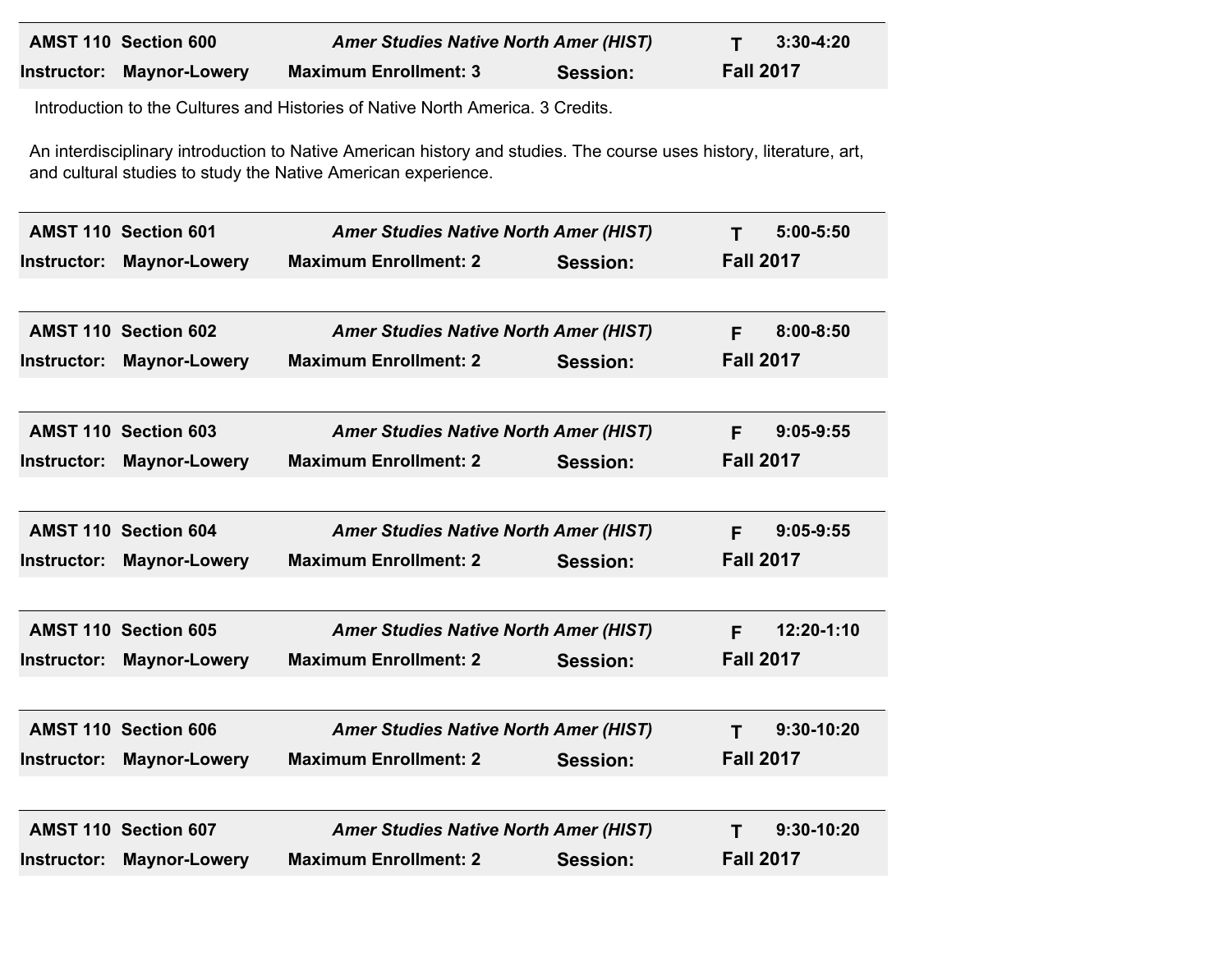|                       | AMST 202 Section 001 | <b>Historical Approach to American Studies</b> |          | TR.              | 11:00-12:15 |
|-----------------------|----------------------|------------------------------------------------|----------|------------------|-------------|
| Instructor: Kotch, S. |                      | <b>Maximum Enrollment: 25</b>                  | Session: | <b>Fall 2017</b> |             |

Why does history matter? It's not an easy question to answer, and to be honest, it probably doesn't matter to most people. But one important reason history is useful, at least, is because it helps us understand, if not avoid repeating, the present. Studying history reveals how small decisions become major forces, how humans and governments have wrestled with personal and political needs, how power ebbs and flows. In this course we will explore histories of the present, unpacking the historical context behind present-day issues, controversies, and events so as to understand them more deeply and impress our grandparents. You, the students, will choose which subjects we explore. For each of five units, I will assemble a group of readings that includes some basic contextual and historic matter; some original sources, such as manuscripts or newspaper coverage; some interpretive material created by historians; and some cultural material, such as art or television. These sources will help us explore a core question I will craft and you will refine over the course of each unit.

| AMST 225 Section 001     | <b>Comedy and Ethics</b>       |                 | <b>MW</b>        | 2:30-3:20 |
|--------------------------|--------------------------------|-----------------|------------------|-----------|
| Instructor: Robinson, M. | <b>Maximum Enrollment: 120</b> | <b>Session:</b> | <b>Fall 2017</b> |           |

"The Ethics of Stand-Up Comedy" will explore the historical, sociocultural, and legal significance of twentieth and early twenty-first century stand-up comedy in the United States. First, we will study multiple theories of humor, the ethics of the creative process, comedy and social critique, and the role of the audience in comedic performances. Second, we will discuss how stand-up comedy helps us to better understand constraints on freedom of speech, possibilities for civil discourse, and notions of "political correctness" by examining public controversies and legal decisions related to issues like obscenity and hate speech. Finally, we will examine comedy albums as material culture and historically situated expressions of American humor, "eavesdropping" on vinyl technology to imagine how stand-up constructs, disrupts, and "records" American identities and communities. Our syllabus will include scholarly articles to guide our study, but we will focus on the works (and lives) of comedians such as Moms Mabley, Joan Rivers, Chris Rock, George Carlin, Daniel Tosh, Louis C.K., Richard Pryor, Mitch Hedberg, Margaret Cho, and Aziz Ansari, among many others. In addition to lectures, which require active participation and conversation, attendance at one recitation section per week is required. Students may also be required to attend live performances at Dirty South Improv on Franklin Street and elsewhere (tbd).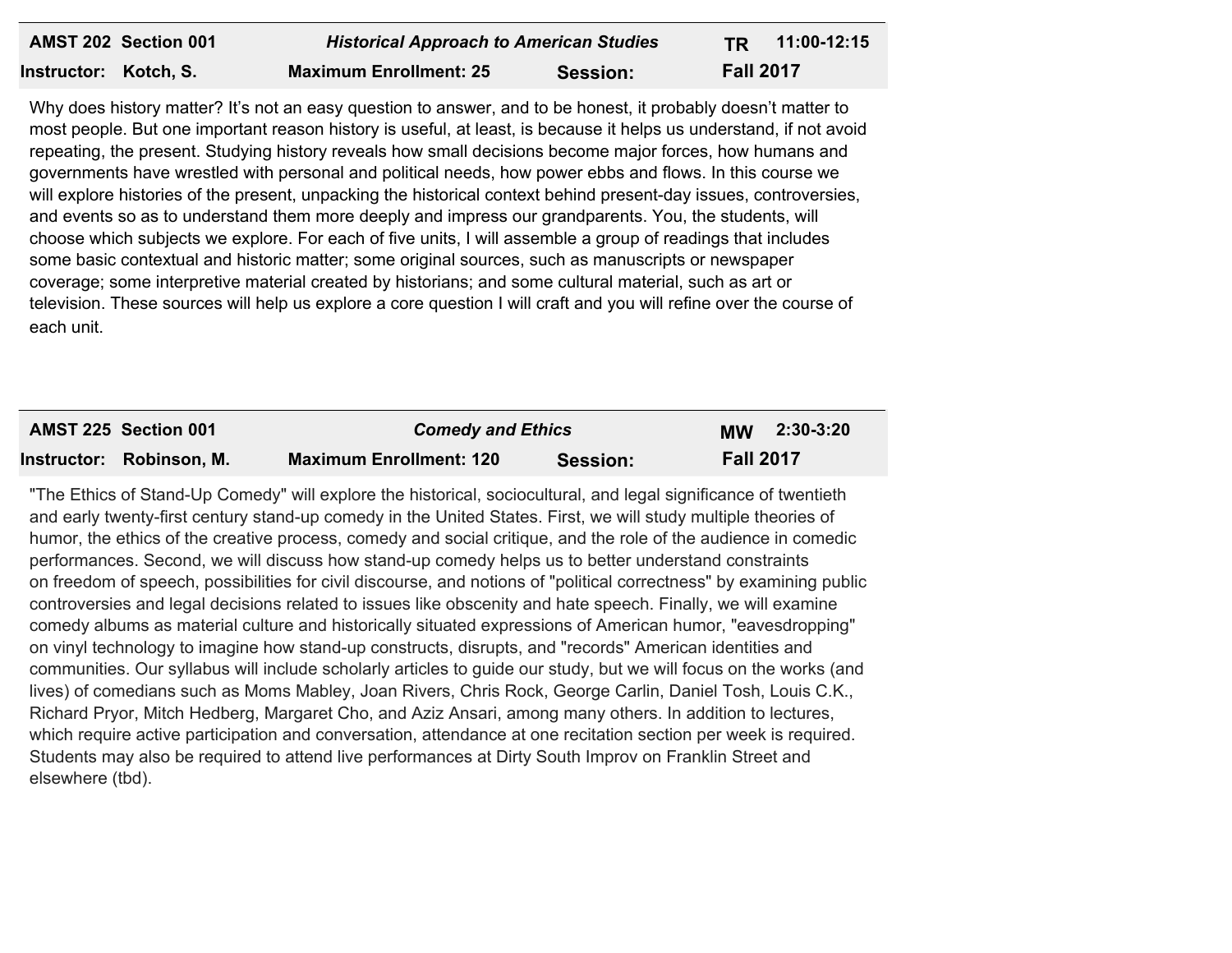|                       | <b>AMST 225 Section 601</b> | <b>Comedy and Ethics</b>      |                 | R.               | 12:30-1:20    |
|-----------------------|-----------------------------|-------------------------------|-----------------|------------------|---------------|
| Instructor:           | <b>TA</b>                   | <b>Maximum Enrollment: 20</b> | Session:        | <b>Fall 2017</b> |               |
|                       |                             |                               |                 |                  |               |
|                       | AMST 225 Section 602        | <b>Comedy and Ethics</b>      |                 | R.               | $3:30-4:20$   |
| Instructor:           | TA.                         | <b>Maximum Enrollment: 20</b> | <b>Session:</b> | <b>Fall 2017</b> |               |
|                       |                             |                               |                 |                  |               |
|                       | AMST 225 Section 603        | <b>Comedy and Ethics</b>      |                 | F.               | 11:15-12:05   |
| <b>Instructor: TA</b> |                             | <b>Maximum Enrollment: 20</b> | Session:        | <b>Fall 2017</b> |               |
|                       |                             |                               |                 |                  |               |
|                       | AMST 225 Section 604        | <b>Comedy and Ethics</b>      |                 | F.               | 9:05:9:55     |
| <b>Instructor: TA</b> |                             | <b>Maximum Enrollment: 20</b> | Session:        | <b>Fall 2017</b> |               |
|                       |                             |                               |                 |                  |               |
|                       | AMST 225 Section 605        | <b>Comedy and Ethics</b>      |                 | R.               | $2:00 - 2:50$ |
| Instructor:           | - TA                        | <b>Maximum Enrollment: 20</b> | Session:        | <b>Fall 2017</b> |               |
|                       |                             |                               |                 |                  |               |
|                       | <b>AMST 225 Section 606</b> | <b>Comedy and Ethics</b>      |                 | F.               | $8:00 - 8:50$ |
| <b>Instructor: TA</b> |                             | <b>Maximum Enrollment: 20</b> | Session:        | <b>Fall 2017</b> |               |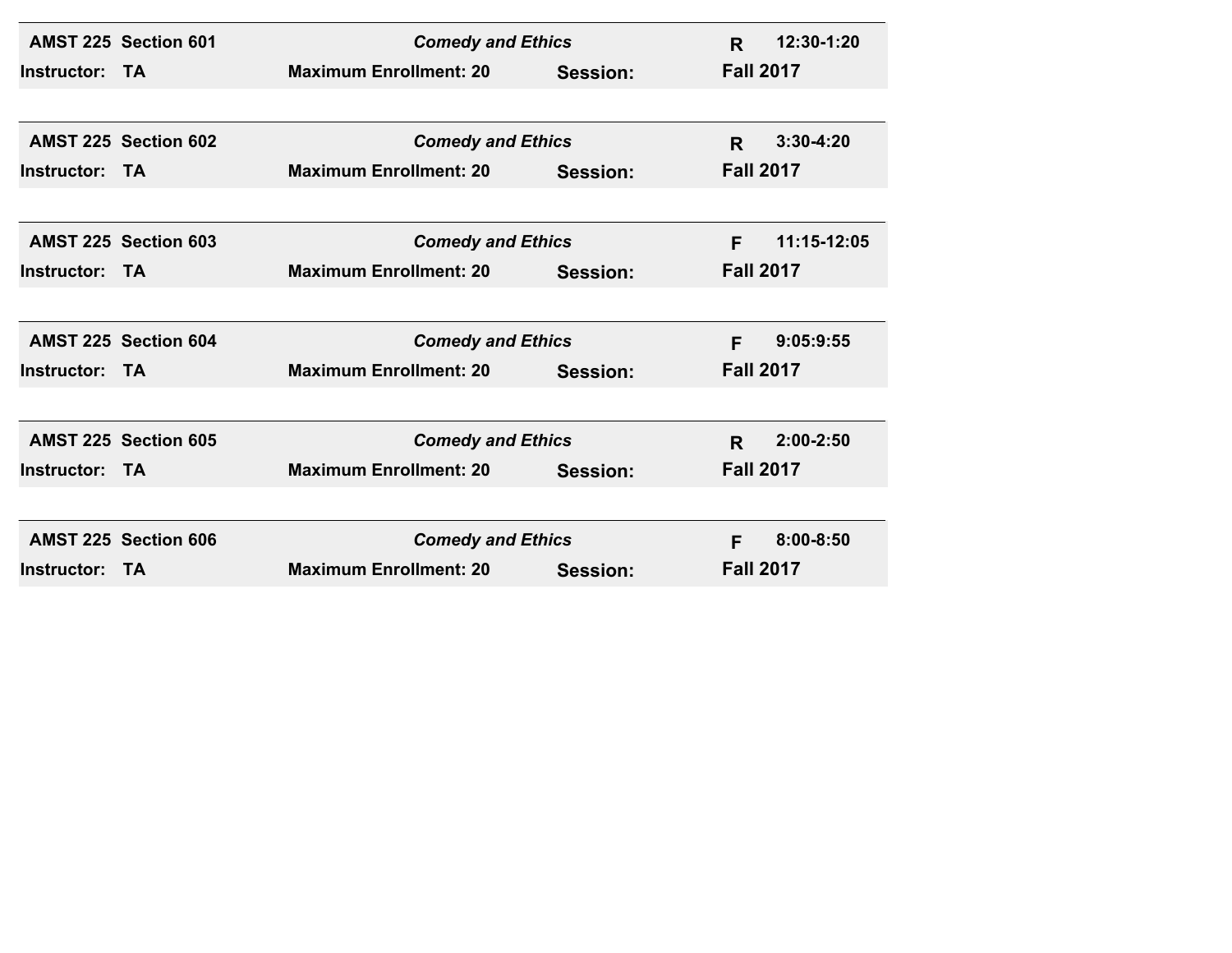|                      | AMST 252 Section 001 | <b>Muslimerican Literatures and Cultures</b> |                 | <b>TR</b>        | 11:00-12:15 |
|----------------------|----------------------|----------------------------------------------|-----------------|------------------|-------------|
| Instructor: Marr, T. |                      | <b>Maximum Enrollment: 25</b>                | <b>Session:</b> | <b>Fall 2017</b> |             |

This course examines the diversity of Muslims in America and the variety of creative expressions created throughout this long history of intercultural involvement. We will explore autobiographies, plays, novels, and other expressions that register the complexities of being Muslim in a nation long suspicious of Islam. We will examine the changing histories of Islam in the United States ranging from the forcible transportation of African Muslims as part of the slave trade, the migration of Muslims from the Middle East at the end of the nineteenth century, the conversion of Americans to Islam in the twentieth century, the changing demographics after 1965 that gave rise to increasing numbers of Muslims from South and Southeast Asia, and the crises caused by the launching of the war on terrorism in the twenty-first century. Themes to be addressed include the critical contributions of Muslims to the evaluation of American values and the challenges and opportunities that living in the United States provides for the transformation of traditions of Islamic practice.

|                               | AMST 253 Section 001 | Social History of Jewish Women (JWST / WMST |                 | <b>TR</b>        | 11:00-12:15 |
|-------------------------------|----------------------|---------------------------------------------|-----------------|------------------|-------------|
| <b>Instructor: Ferris, M.</b> |                      | <b>Maximum Enrollment: 20</b>               | <b>Session:</b> | <b>Fall 2017</b> |             |

This course examines the history and culture of Jewish women in America from their arrival in New Amsterdam in 1654 to the present day. Students consider how gender has shaped Jewish women's experience in the context of immigration, assimilation, religious observance, home, work, motherhood, family, consumption, and feminism. We explore how factors such as region, race, class, country of origin, religious denomination, and sexuality influence the lives of Jewish women in America. Students will use a variety of written sources, such as diaries, memoirs, letters, recipes, and organizational records. These non-traditional sources reveal women's voices often absent in more traditional histories. The evolving identity of American Jewish women is also examined in popular culture and film, television, advertising, artifacts, and digital resources. The purpose of the course is to integrate Jewish women into the American past, and to reveal how they have impacted American Jewish history and its vibrant future.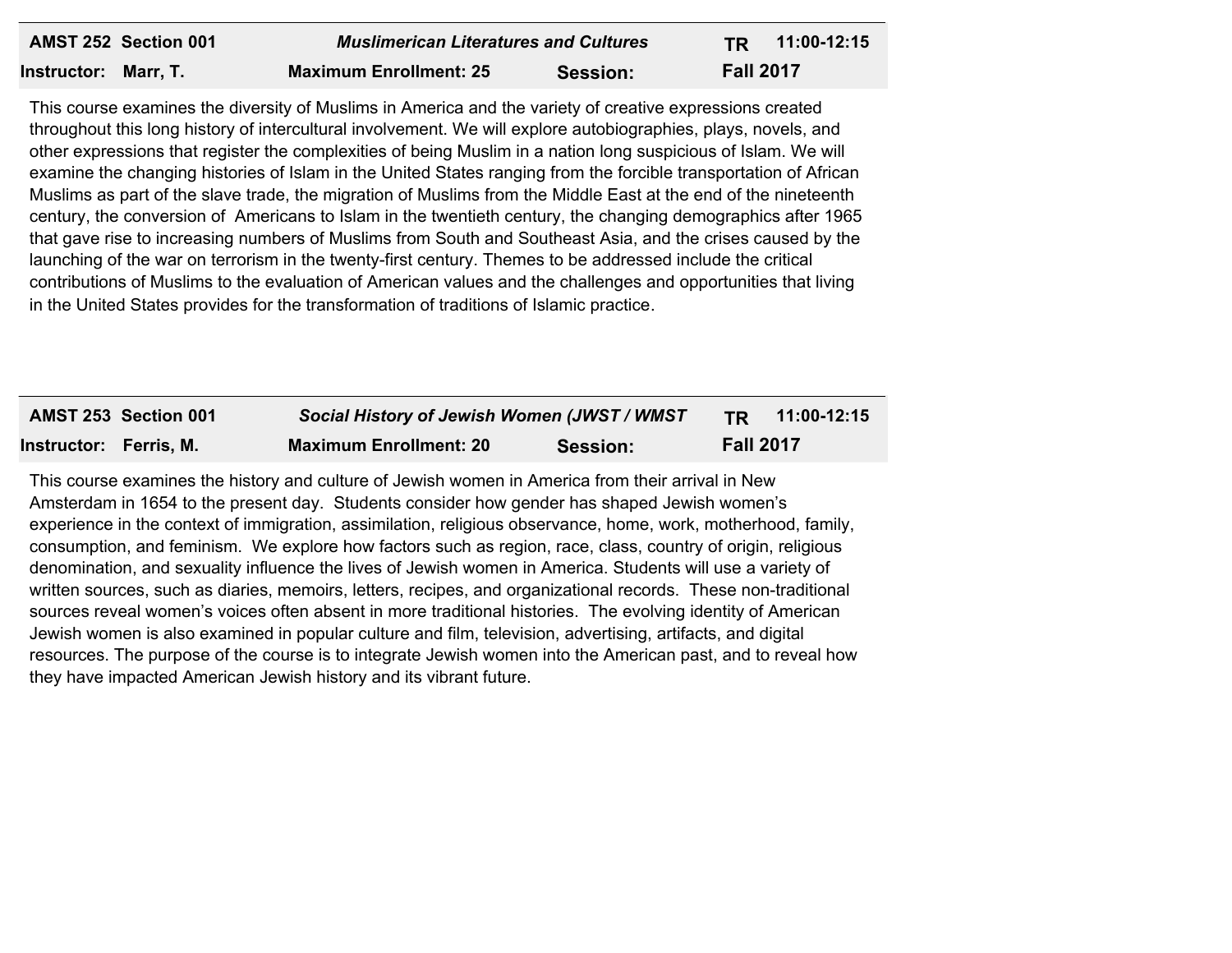| AMST 258 Section 001 | <b>Captivity and American Cultural Definition</b> |          | TR 3:30-4:45     |
|----------------------|---------------------------------------------------|----------|------------------|
| Instructor: Marr, T. | <b>Maximum Enrollment: 25</b>                     | Session: | <b>Fall 2017</b> |

This course examines how narratives and representations of captivity, bondage, and imprisonment in American expression worked to construct and transform communal categories of gender, religion, race, and nation. Readings will be drawn from a variety of expressive, visual, and material genres. We examine a series of different contact zones ranging from transnational encounters, institutional oppression, labor domination, and hostage-taking in global situations. We explore such issues as hybridity in cultural exchange; liminality, resistance, and cultural critique; the paradox of slavery in a society dedicated to liberty; and genre and convention as forms of ideological confinement. The study of captivity dialectically reveals many insights into cultural constructions and uses of American myths of freedom and liberation.

|                       | AMST 278 Section 001 | <b>Crimes &amp; Punishments</b> |                 | TR.              | $9:30-10:45$ |
|-----------------------|----------------------|---------------------------------|-----------------|------------------|--------------|
| Instructor: Kotch, S. |                      | <b>Maximum Enrollment: 25</b>   | <b>Session:</b> | <b>Fall 2017</b> |              |

This course explores the social history and culture of crime, deviant behavior, and punishment in America between the pre-Revolutionary period and the modern day. Using a variety of sources, including scholarly books and articles, works of literature, photography, journalism, legal texts, and more, we will trace the history of longstanding institutions; analyze the social dimensions of key moments in American legal history; inquire into the legal, social, and cultural experiences of multiple groups of people encountering the criminal justice system; consider evolving concepts relating to ordering society and confronting disorder; explore elements of American from a criminal justice perspective; and seek historical origins and continuities for contemporary problems. Along the way we will examine questions of inclusion and exclusion, motives for criminalizing or condemning certain behaviors in certain communities and not others, and think both broadly and specifically about the role of the law and its agents in the lives of Americans.

|                        | AMST 285 Section 001 | <b>Access to Work</b>         |          | <b>MW</b>        | 1:30-2:45 |
|------------------------|----------------------|-------------------------------|----------|------------------|-----------|
| Instructor: Willis, R. |                      | <b>Maximum Enrollment: 25</b> | Session: | <b>Fall 2017</b> |           |

Focus on systemic and individual factors affecting access to work including changes in labor markets, gender, race, age, disability, transportation, international competition, technological progress, educational institutions, and public policy. This interdisciplinary seminar is designed to better prepare students for future work by examining factors that impact access to work using economic tools in combination with methodology from the humanities including oral history, photography, and film. Each student will focus on a specific labor market for their major project in consultation with the faculty member. An emphasis will be placed on developing research, writing, and presentation skills. No prerequisites.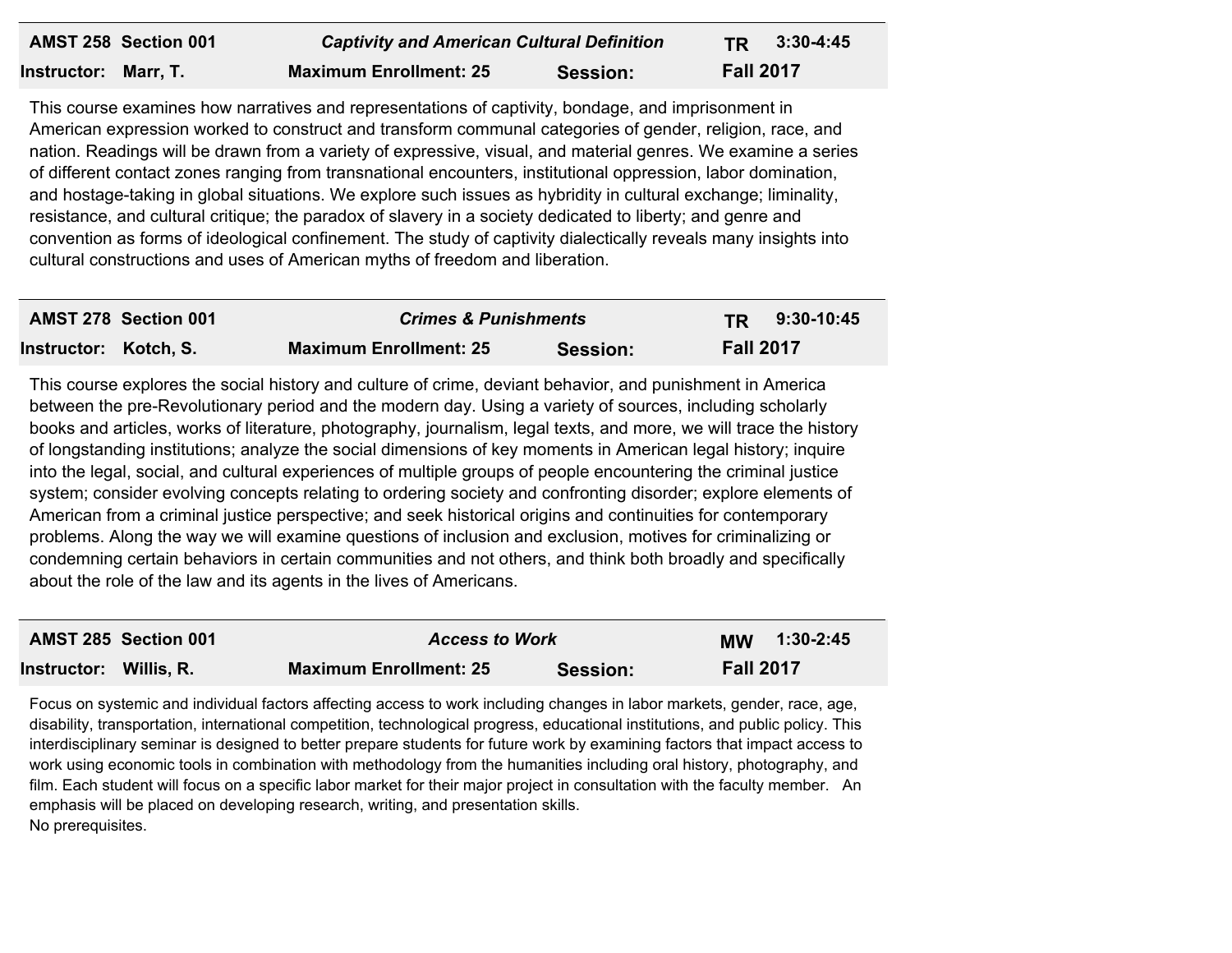| AMST 287 Section 001     | <b>Intro to American Legal Eduation</b> |                 |                  | MW 2:30-3:45 |
|--------------------------|-----------------------------------------|-----------------|------------------|--------------|
| Instructor: Richotte, K. | <b>Maximum Enrollment: 80</b>           | <b>Session:</b> | <b>Fall 2017</b> |              |

This class will afford students the opportunity to learn and engage with how legal education is conducted in the United States by mimicking the "1L" experience, or first year in law school. The class is broken into units that represent the classes that virtually every law school teaches to its first year class: Contracts, Property, Torts, Criminal Law, Civil Procedure, and Constitutional Law. By the end of the course, students will have an introductory understanding of some of the major principles in some of the most prominent areas of law, a greater capacity to "think like a lawyer," and a true sense of life as a law student and a member of the legal profession.

In this class you will engage in legal reasoning, legal writing, and legal research. You will write memos, find case law, write an "outline," and engage in other techniques that are fundamental to a law student and the legal profession. This class also requires you to be an active learner. You will be expected to be prepared and participate in the class lecture and discussion – you will be called on during the semester. You will also be given the chance to discuss and debate the various cases that we will study, as you will develop your ability to advocate in a manner familiar to the legal profession.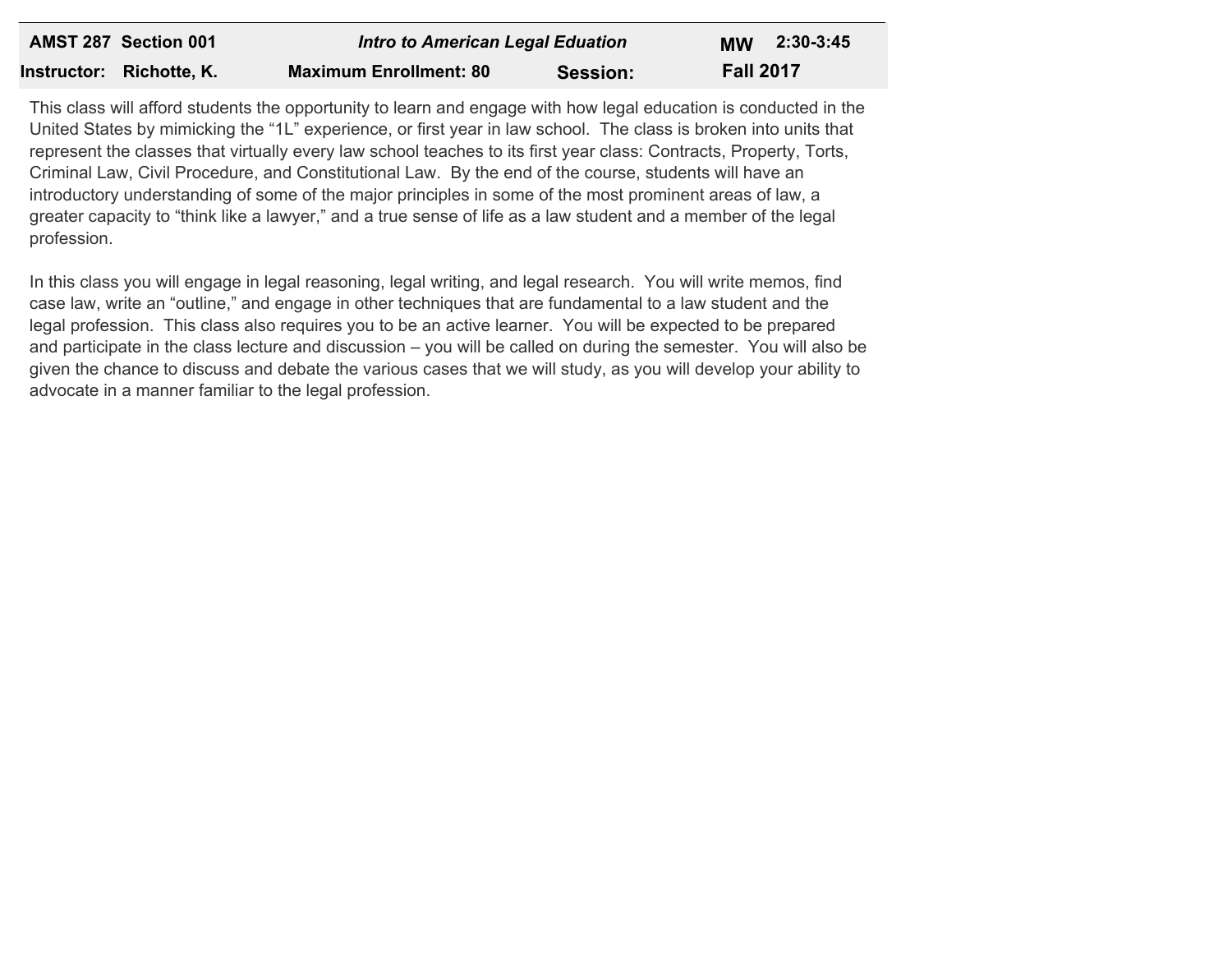|                       | AMST 317 Section 001 | <b>Adoption in America</b>    |                 |                  | MWF 10:10-11:00 |
|-----------------------|----------------------|-------------------------------|-----------------|------------------|-----------------|
| Instructor: Sawin, P. |                      | <b>Maximum Enrollment: 25</b> | <b>Session:</b> | <b>Fall 2017</b> |                 |

## **DESCRIPTION:**

How are children to be raised and provided for when their biological parents are absent, dead, unfit, or otherwise unable? What are the rights and responsibilities of adopted children and adoptive parents? The provisions a society makes for the welfare of children regarded as "unparented" serve as a powerful lens into that culture's values and attitudes toward childhood, race, class, gender, reproduction, parenthood, and family. In this course we will take an interdisciplinary approach to the history and current state of adoption and related practices in the United States, emphasizing:

- · varying conceptions of the role of the adopted person in the new family—as a source of spiritual renewal, physical labor, or emotional benefit;
- · changes in the sources of children whom adults are allowed or encouraged to adopt;
- · a shift from regarding adoption as something shameful to promoting it as something to be celebrated;
- · changing perceptions of the particular needs of adopted children;

and the relationship of all these changes to developments in United States internal politics (access to birth control; the rights of women, ethnic and racial minorities, LGBTQI people, working people in general and child care workers in particular; political groups militating for or against certain forms of adoption) and international politics (wars and other forms of intervention in the affairs of other nations and tribes; the global movement of people, money, and goods; United Nations policies on children and adoption).

We will draw upon work by historians, anthropologists, psychologists, and legal scholars as well as memoirs, films, and fictional depictions.

| AMST 439 Section 001       | <b>Indigenous Artists and Markets</b> |                 |                  | $TR$ 3:30-4:45 |
|----------------------------|---------------------------------------|-----------------|------------------|----------------|
| Instructor: Tone-Pah-Hote, | <b>Maximum Enrollment: 25</b>         | <b>Session:</b> | <b>Fall 2017</b> |                |

This course examines how Indigenous artists have negotiated, shaped, and pursued markets and venues of display ranging from "fine" art markets, galleries, and museums to popular markets associated with tourism. This course delves into the roles of artists, collectors, and mediators within the art market. Students will explore how colonialism has influenced the spaces and places that Indigenous art has been exchanged, collected, and exhibited. We will also investigate how artists and communities have challenged colonial discourses and practices through their art. Students will consider how the arts connect to the politics of Indigenous sovereignty. We will read academic monographs, articles, and view Indigenous art as part of the course. This course will include a final exam, at least 10 pages of writing, and regular discussions.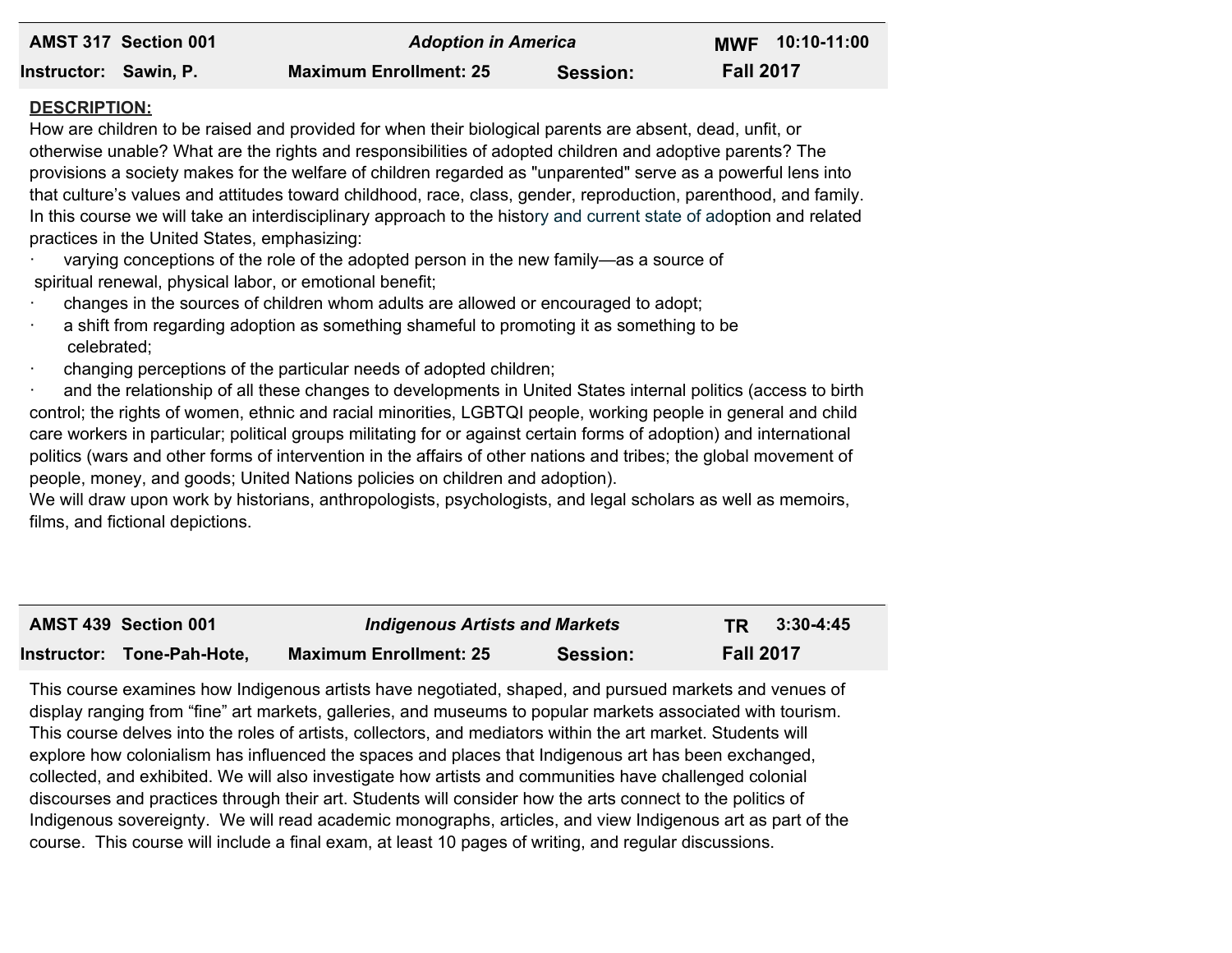| <b>AMST 475H Section 001</b> | <b>Documenting Communities</b> |                 | $3:30 - 6:05$<br>W |
|------------------------------|--------------------------------|-----------------|--------------------|
| Instructor: Allen, B.        | <b>Maximum Enrollment: 25</b>  | <b>Session:</b> | <b>Fall 2017</b>   |

*Documenting Communities* engages students with the ways that communities (in the broadest sense) have been, are, and might be preserved, represented, understood, and remembered. It draws upon all the approaches and sub-fields of American Studies and Folklore, including (but not limited to) archival research, photography and film/video, artistic expression, memoirs and diaries, oral history, and ethnography. It is designed to increase students' skills in deploying a variety of means of documentation. It values project-based and experiential learning by individuals and small groups

This offering of *Documenting Communities* invites students to learn from and participate in the work of the Community Histories Workshop (CHW). Launched in July 2016, the CHW develops and tests innovative models for community engaged digital public history and humanities that benefit local communities (broadly defined) and advance UNC's institutional mission and priorities. The workshop is supported by the Digital Innovation Lab, drawing upon its experience in developing public digital humanities projects and its expertise in software development and project management.

*Documenting Communities* will focus on two N.C. communities: Gastonia and Rocky Mount, and will be organized around the public digital humanities initiatives in which the DIL and CHW are involved in conjunction with major historic preservation and adaptive reuse projects. We will explore a wide variety of ways that the history of these and other local communities are documented in archival collections, photographs, films, public records, architecture and artifacts, commemorative spaces, newspapers, music and fiction, and memories and stories.

| AMST 486 Section 001          | Shalom Y'all: The Jewish Experience in the |                 | $2:00-3:15$<br>TR |
|-------------------------------|--------------------------------------------|-----------------|-------------------|
| <b>Instructor: Ferris, M.</b> | <b>Maximum Enrollment: 30</b>              | <b>Session:</b> | <b>Fall 2017</b>  |

This course explores ethnicity in the South and focuses on the experience of Jewish southerners. Since the arrival of Sephardic Jews in the late seventeenth and early eighteenth centuries, Jews in the American South have blended their regional identity as Jews and as southerners. This course explores the "braided identity" of Jews in the South---their relationships with white and black Gentile southerners, their loyalty to the South as a region, and their embrace of southern culture. We explore their contributions in intellectual, political, and economic life, and in folklife, decorative arts, literature, music, architecture, material culture, and religion. We trace the history of Jewish southerners from the colonial era to the present, using archival resources in the Southern Historical Collection, film, museum exhibits, and digital resources.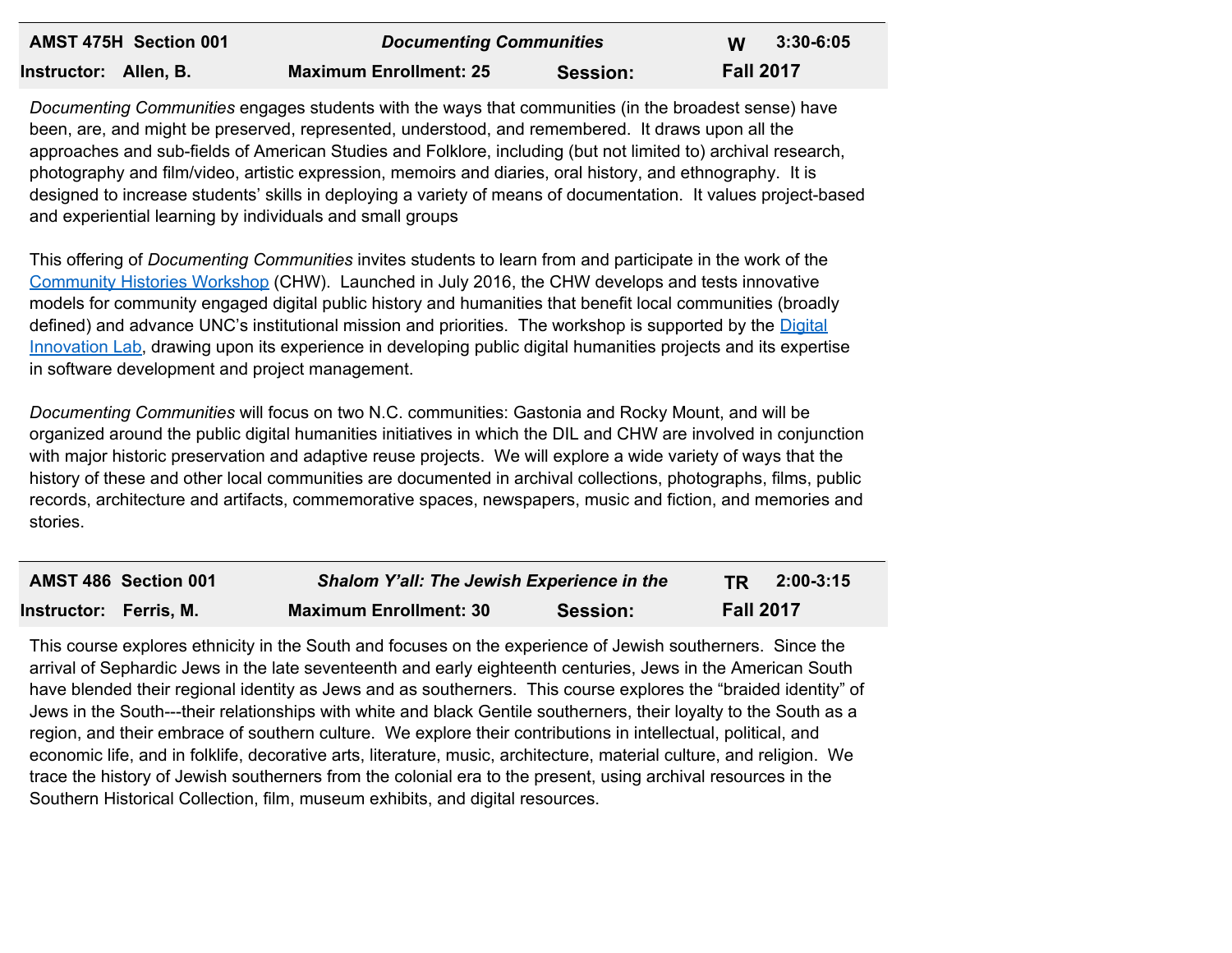| AMST 671 Section 001     | Intro to Public history (Hist 671) |          | M                | 3:3506:05 |
|--------------------------|------------------------------------|----------|------------------|-----------|
| Instructor: Whisnant, A. | <b>Maximum Enrollment: 25</b>      | Session: | <b>Fall 2017</b> |           |

This course introduces the history, theory, and practice of public history. There are many definitions of public history, but we'll think of it broadly encompassing historical work that:

Is conducted in public settings;

Is fundamentally engaged with public audiences or communities;

Addresses itself explicitly to current public issues or problems; or

 Mediates between the specialized knowledge of professional historians and the historically-oriented preferences, expectations, and needs of various publics.

| AMST 691H Section 001     | <b>Honors in American Studies (ASIA 691H)</b> |                 | 6:00-8:35        |
|---------------------------|-----------------------------------------------|-----------------|------------------|
| Instructor: Berlinger, G. | <b>Maximum Enrollment: 12</b>                 | <b>Session:</b> | <b>Fall 2017</b> |

AMST 691H is a research and methods course designed to help senior American Studies and Asian Studies majors research and write an honors thesis. Our objectives are to review some major issues in Asian and American Studies and interdisciplinary area studies in general, investigate how each student's research topic fits into these larger debates, review the writing conventions of the appropriate discipline and field, and help students produce innovative, insightful, and articulate research essays. EE.

Students who complete and successfully defend an honors thesis will graduate with honors. American Studies and Asian Studies students will also participate in the senior colloquium in the spring, where each student will give a short presentation summarizing their thesis research. Completed theses will be entered into the Carolina Digital Repository.

Students writing an honors thesis will be enrolled in AMST 691H and ASIA 691H by the department once their thesis applications have been approved.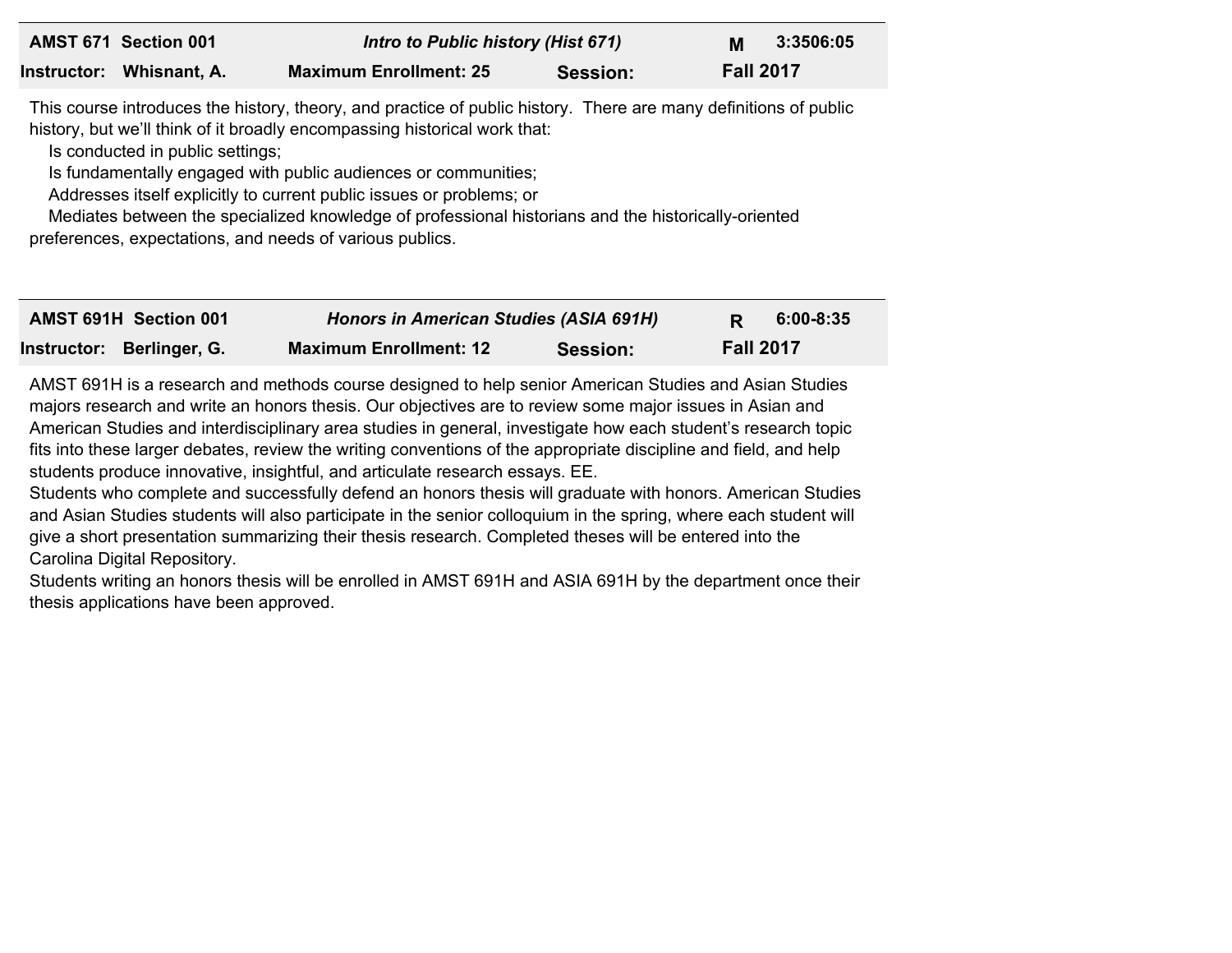| AMST 700 Section 001     | The History and Practices of Amer Studies |          |                  | 4:40-7:40 |
|--------------------------|-------------------------------------------|----------|------------------|-----------|
| Instructor: Richotte, K. | <b>Maximum Enrollment: 15</b>             | Session: | <b>Fall 2017</b> |           |

The History and Practices of American Studies will acquaint students with the development of American Studies as an interdisciplinary field from its earliest days as an academic discipline to the present. The course will trace the emergence of American Studies as a discrete discipline within the academy and its subsequent radical reinventions as it engaged with central questions of American identity and exceptionalism. Readings will consist of roughly chronological scholarly works that provide an understanding of American Studies as it has grown from its beginnings as well as more popular works that both speak to questions of American identity and exceptionalism and that are often studied by American Studies scholars. Graduate students from American Studies are required to take this course in their first semester, however graduate students from other disciplines are especially invited to join in the conversation as well.

| AMST 902 Section 001     | <b>Ph.D Research Seminar</b>  |          | W                | 4:00-7:00 |
|--------------------------|-------------------------------|----------|------------------|-----------|
| Instructor: Robinson, M. | <b>Maximum Enrollment: 15</b> | Session: | <b>Fall 2017</b> |           |

This course is designed to 1) Provide time, a supportive structure, and regular peer feedback to help graduate students to prepare their professional portfolio and dissertation proposal; 2) Provide a range of professionalization opportunities, often through visits from guest speakers; and 3) Apply our emerging expertise as scholars to discuss contemporary issues as presented in the work of public intellectuals.